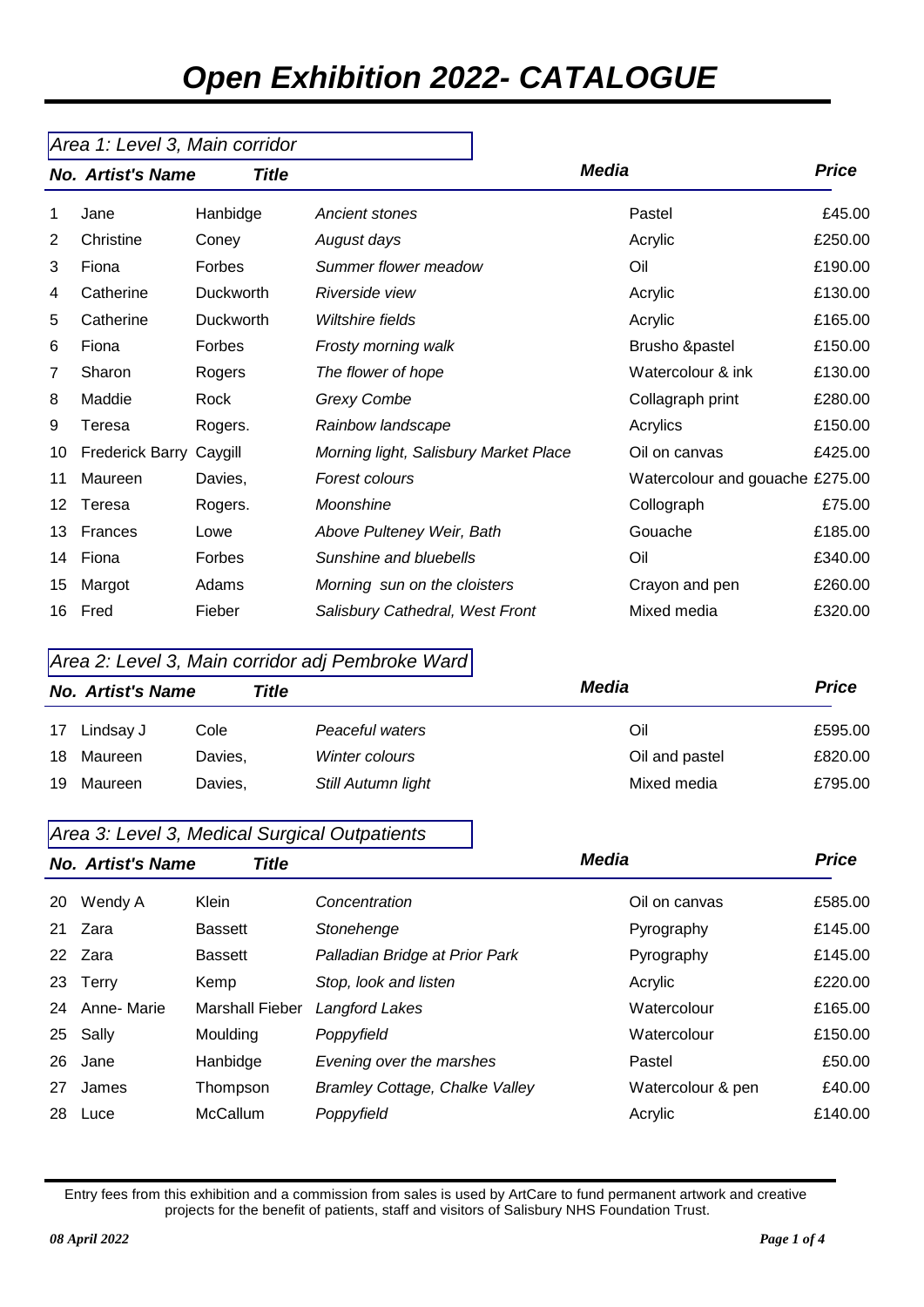#### *Area 3a:Level 3, Main corridor adj Springs Lift*

|    | <b>No. Artist's Name</b>   | Title           |                      | <b>Media</b>     | <b>Price</b> |
|----|----------------------------|-----------------|----------------------|------------------|--------------|
| 29 | Mary                       | Fawcett         | The air we breathe   | Acrylic          | £225.00      |
| 30 | Loraine                    | <b>Sherlock</b> | Late summer splash   | Oils             | £140.00      |
| 31 | Katie                      | Randall         | View from the canopy | Watercolour &ink | £100.00      |
|    | 32 Pamela                  | Robinson        | <b>Watching hare</b> | Acrylic          | £95.00       |
|    | 33 Frederick Barry Caygill |                 | Mountain vista       | Oil on canvas    | £525.00      |

## *Area 3c: Level 3 Plastic Surgery corridor*

|    | <b>No. Artist's Name</b> | Title           |                               | <b>Media</b>              | <b>Price</b> |
|----|--------------------------|-----------------|-------------------------------|---------------------------|--------------|
| 34 | Ursula                   | Cook Skalak     | Scottish wild cat             | Pastel                    | £250.00      |
| 35 | Nicholas                 | Beard           | Monarch of Badenoch Glen      | Pastel                    | £120.00      |
| 36 | Sharon                   | Rogers          | Cuddles                       | Watercolour               | £130.00      |
| 37 | Frances                  | Lowe            | Red indian dreamtime          | Mixed media               | £185.00      |
| 38 | James                    | Thompson        | Faulston Barns, Bishopstone   | Watercolour               | £80.00       |
| 39 | Paul                     | Ryder           | Storm in Provence             | Acrylic                   | £185.00      |
| 40 | Frances                  | Wilkins         | Wetland                       | Oil                       | £325.00      |
| 41 | Frances                  | Wilkins         | Secret water                  | Oil                       | £375.00      |
| 42 | Angela Lynne             | Allenby         | Not so still life             | Watercolour               | £165.00      |
| 43 | Wendy                    | Jump            | The old castle 2              | Mixed media               | £95.00       |
| 44 | Deirdre                  | Whitworth       | Amaryllis                     | watercolour               | £375.00      |
| 45 | Sue                      | Kelly           | <b>Bienn Losgantir</b>        | Mixed media & ceramic     | £125.00      |
| 46 | Loraine                  | <b>Sherlock</b> | Flowerbelle garden            | Stitched collage          | £120.00      |
| 47 | <b>Nicholas</b>          | Beard           | <b>Vendee Lillies</b>         | Pastel                    | £150.00      |
| 48 | Wendy A                  | Klein           | <b>Bake off</b>               | Oil on canvas             | £585.00      |
| 49 | Katie                    | Randall         | Respeto por Pablo y Jaqueline | Acrylic & oil             | £0.00        |
| 50 | Bryan E                  | Woods           | Stairway to                   | Photograph                | £78.00       |
| 51 | Wendy                    | Jump            | snowdrop series               | Acrylic ink & watercolour | £125.00      |
| 52 | Martin                   | Slater          | Polperro                      | Sangvine pen              | £150.00      |

### *Area 4: Level 4, Main corridor adj Springs Lift*

| <b>Title</b><br><b>No. Artist's Name</b> |           |                                       | <b>Media</b>     |         |
|------------------------------------------|-----------|---------------------------------------|------------------|---------|
| 53 Felicity                              | Singleton | Going to the beach                    | Watercolour      | £300.00 |
| 54 Stephen                               | West      | Time and tide                         | Mixed media      | £150.00 |
| 55 Sharon                                | Rogers    | Spring melt, New Forest               | Watercolour      | £190.00 |
| 56 Joanna                                | Williams  | Fishing boats, Priests Cove, Cornwall | Watercolour      | £350.00 |
| 57 Felicity                              | Singleton | Sunset at Treyarnon Bay               | Acrylic on board | £300.00 |
| 58 Felicity                              | Singleton | Dusk at Constantine Bay               | Acrylic on board | £300.00 |
| 59 Lyn                                   | Ryder,    | Monday afternoon                      | Acrylic          | £70.00  |
| 60 Charlotte                             | Dooley    | Rescue                                | Acrylic          | £150.00 |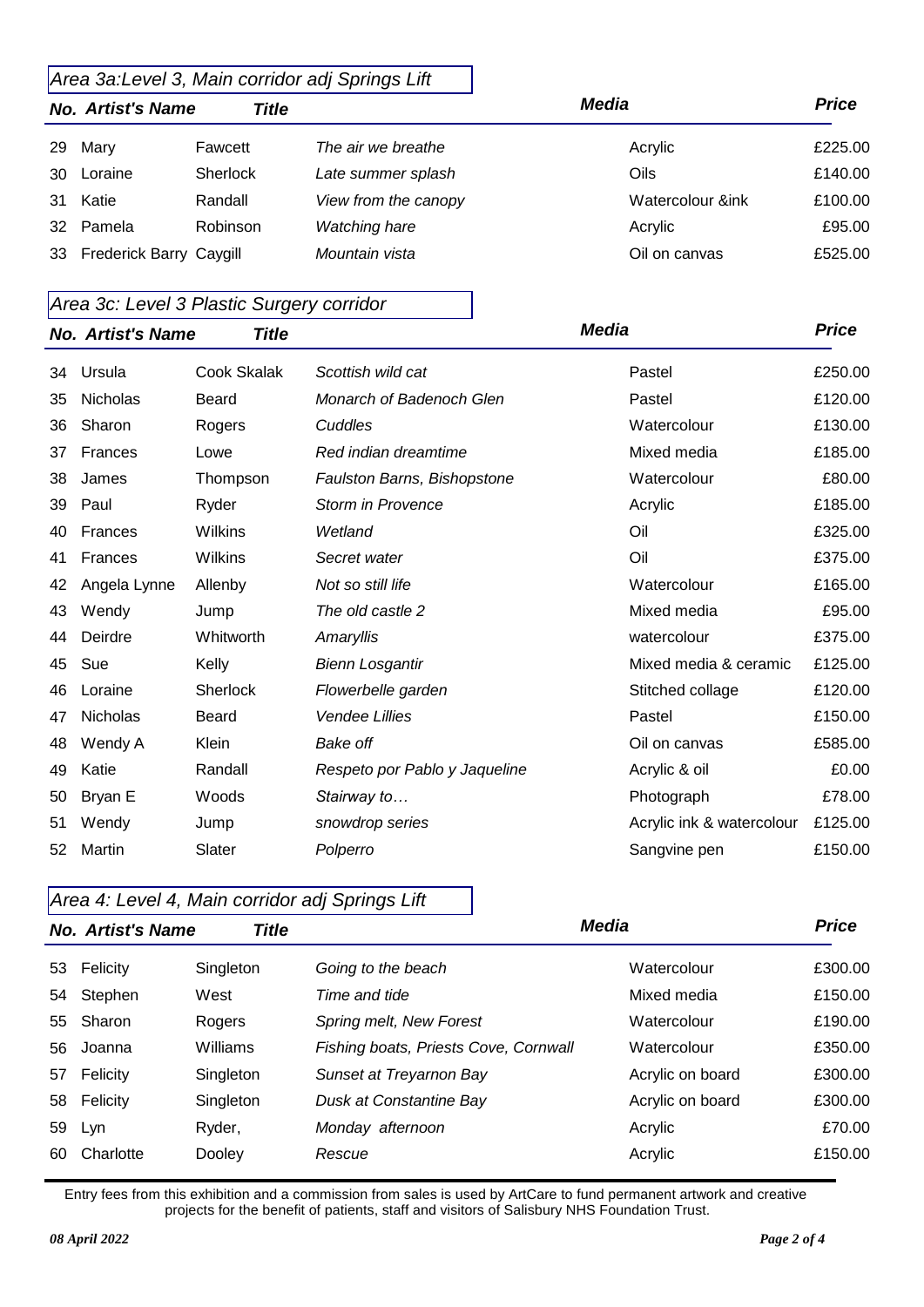*Area 4: Level 4, Main corridor adj Springs Lift*

|    | <b>No. Artist's Name</b> | Title           |                          | <b>Media</b>          | <b>Price</b> |
|----|--------------------------|-----------------|--------------------------|-----------------------|--------------|
| 61 | Prue B                   | Swindells       | Frost                    | Oil                   | £150.00      |
| 62 | Frederick Barry Caygill  |                 | Calm sea                 | Oil on canvas         | £475.00      |
| 63 | Laura                    | Bell,           | Port Navas passenger     | Watercolour           | £300.00      |
| 64 | <b>Hilary Doria</b>      | Jackson         | Beer beach, Dorset       | Oil on canvas         | £170.00      |
| 65 | Christine                | Coney           | The harbour              | Acrylic               | £150.00      |
| 66 | Bryan E                  | Woods           | Beer boats               | Photograph            | £68.00       |
| 67 | Mary                     | Fawcett         | He also made the stars   | Mixed media           | £250.00      |
| 68 | Barbara                  | Heil            | Aqua flare               | Acrylic               | £250.00      |
| 69 | Sue                      | Kelly           | Landline III             | Mixed media & ceramic | £135.00      |
| 70 | Sue                      | Kelly           | Benn Dhubh I             | Mixed media & ceramic | £135.00      |
| 71 | Bryan E                  | Woods           | Know your ropes          | Photograph            | £58.00       |
| 72 | Maddie                   | Rock            | Morte Point              | Collagraph print      | £280.00      |
| 73 | Jessica                  | Sims            | <b>Busy bees</b>         | Hand felting          | £275.00      |
| 74 | Mary                     | Foreman         | Mountain mist            | Oil and acrylic       | £75.00       |
| 75 | Martin                   | Slater          | Oxford canal             | Photograph            | £210.00      |
| 76 | Loraine                  | <b>Sherlock</b> | Lily pads                | Charcoal and collage  | £150.00      |
| 77 | Victoria                 | Garland         | Swallows no8 in a series | collagraph            | £150.00      |
| 78 | Victoria                 | Garland         | <b>Bright morning</b>    | charcoal and pencil   | £390.00      |

*Area 6: Level 4, Main corridor*

|    | $\mu$ $\mu$ ou of $\mu$ over $\mu$ , <i>fright</i> overlays |           |                                          |                   |              |
|----|-------------------------------------------------------------|-----------|------------------------------------------|-------------------|--------------|
|    | <b>No. Artist's Name</b><br><b>Title</b>                    |           | Media                                    |                   | <b>Price</b> |
| 79 | Stephen                                                     | West      | Thomas Boulter: The Wiltshire Highwayman | Mixed media       | £175.00      |
| 80 | Frederick Barry Caygill                                     |           | Wet night in Tokyo                       | Acrylic on canvas | £500.00      |
| 81 | Fred                                                        | Fieber    | Royal Albert Bridge, Saltash             | Mixed media       | £320.00      |
| 82 | Paul                                                        | Ryder     | Montmartre, Paris                        | Acrylic           | £360.00      |
| 83 | Deirdre                                                     | Whitworth | Le Havre                                 | watercolour       | £300.00      |
| 84 | Maureen                                                     | Davies,   | Salisbury Cathedral in snow              | Mixed media       | £650.00      |
| 85 | Joanna                                                      | Williams  | River Itchen                             | Watercolour       | £300.00      |
| 86 | Margot                                                      | Adams     | <b>Blue anenomies</b>                    | Acrylc ink        | £220.00      |
| 87 | Maddie                                                      | Rock      | Watersmeet                               | Collagraph print  | £280.00      |
| 88 | Laura                                                       | Bell,     | Port Navas                               | Watercolour       | £300.00      |
| 89 | Bryan E                                                     | Woods     | Cheeky                                   | Photograph        | £78.00       |
| 90 | Lindsay J                                                   | Cole      | A perfect catch                          | Oil               | £650.00      |
| 91 | Celine                                                      | Mills     | Salisbury vessels                        | Linoprint         | £35.00       |